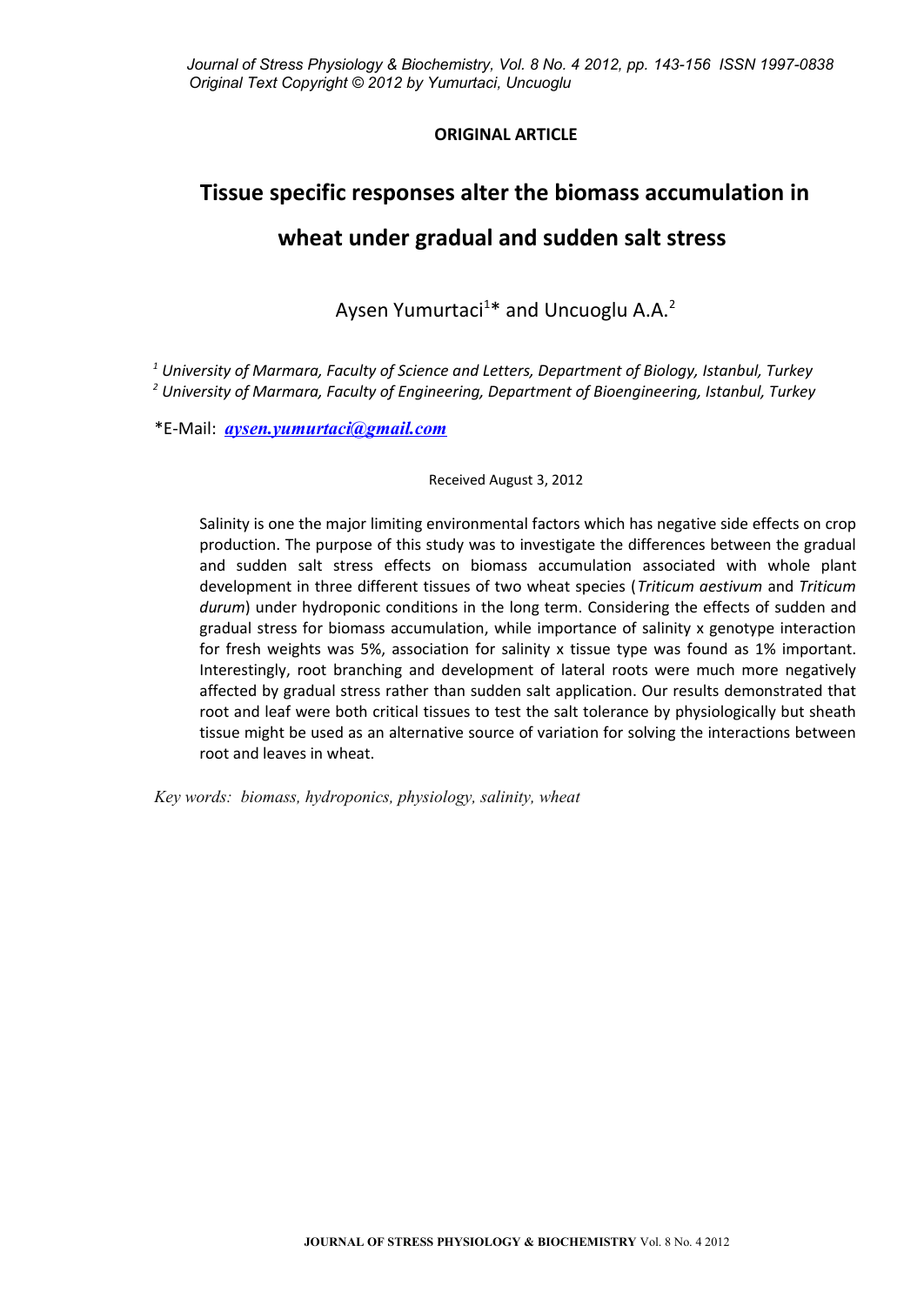# **ORIGINAL ARTICLE**

# **Tissue specific responses alter the biomass accumulation in wheat under gradual and sudden salt stress**

Aysen Yumurtaci<sup>1\*</sup> and Uncuoglu A.A.<sup>2</sup>

*1 University of Marmara, Faculty of Science and Letters, Department of Biology, Istanbul, Turkey 2 University of Marmara, Faculty of Engineering, Department of Bioengineering, Istanbul, Turkey*

\*E-Mail: *[aysen.yumurtaci@gmail.com](mailto:aysen.yumurtaci@gmail.com)*

#### Received August 3, 2012

Salinity is one the major limiting environmental factors which has negative side effects on crop production. The purpose of this study was to investigate the differences between the gradual and sudden salt stress effects on biomass accumulation associated with whole plant development in three different tissues of two wheat species (*Triticum aestivum* and *Triticum durum*) under hydroponic conditions in the long term. Considering the effects of sudden and gradual stress for biomass accumulation, while importance of salinity x genotype interaction for fresh weights was 5%, association for salinity x tissue type was found as 1% important. Interestingly, root branching and development of lateral roots were much more negatively affected by gradual stress rather than sudden salt application. Our results demonstrated that root and leaf were both critical tissues to test the salt tolerance by physiologically but sheath tissue might be used as an alternative source of variation for solving the interactions between root and leaves in wheat.

## *Key words: biomass, hydroponics, physiology, salinity, wheat*

Due to the devastating global effects, salinity is a problem which is expecting to pay attention in our ongoing agricultural efforts for sustainable nutrition of humanity in the near future (Boyer 1982; Wang et al. 2001, 2003). Bread wheat (*Triticum aestivum* L.) is commonly regarded as moderately tolerant to the salt stress while durum wheat (*T. turgidum* L.) is more susceptible (Francois et al. 1986). One of the results showed that soil salinity reduces the ability of plants to take up water which quickly causes reductions in growth rate along with metabolic changes identical to those caused by water stress (Munns and Tester 2008). Beside this, a sudden increase in soil salinity causes leaf cells to lose water, but this loss of cell volume and turgor is transient. Within hours, cells regain their original volume and turgor owing to osmotic adjustment, but despite this, cell elongation rates are reduced (Cramer 2002; Fricke and Peters 2002; Passioura and Munns 2000; Yeo et al. 1991). Comparing the response of cultivars varied in salt tolerance and using different tissues provided a convenient and useful tool for unveiling the basic mechanisms involved in salt tolerance (Ashraf et al. 1999). Also, differences in salt tolerance existed not only among different genera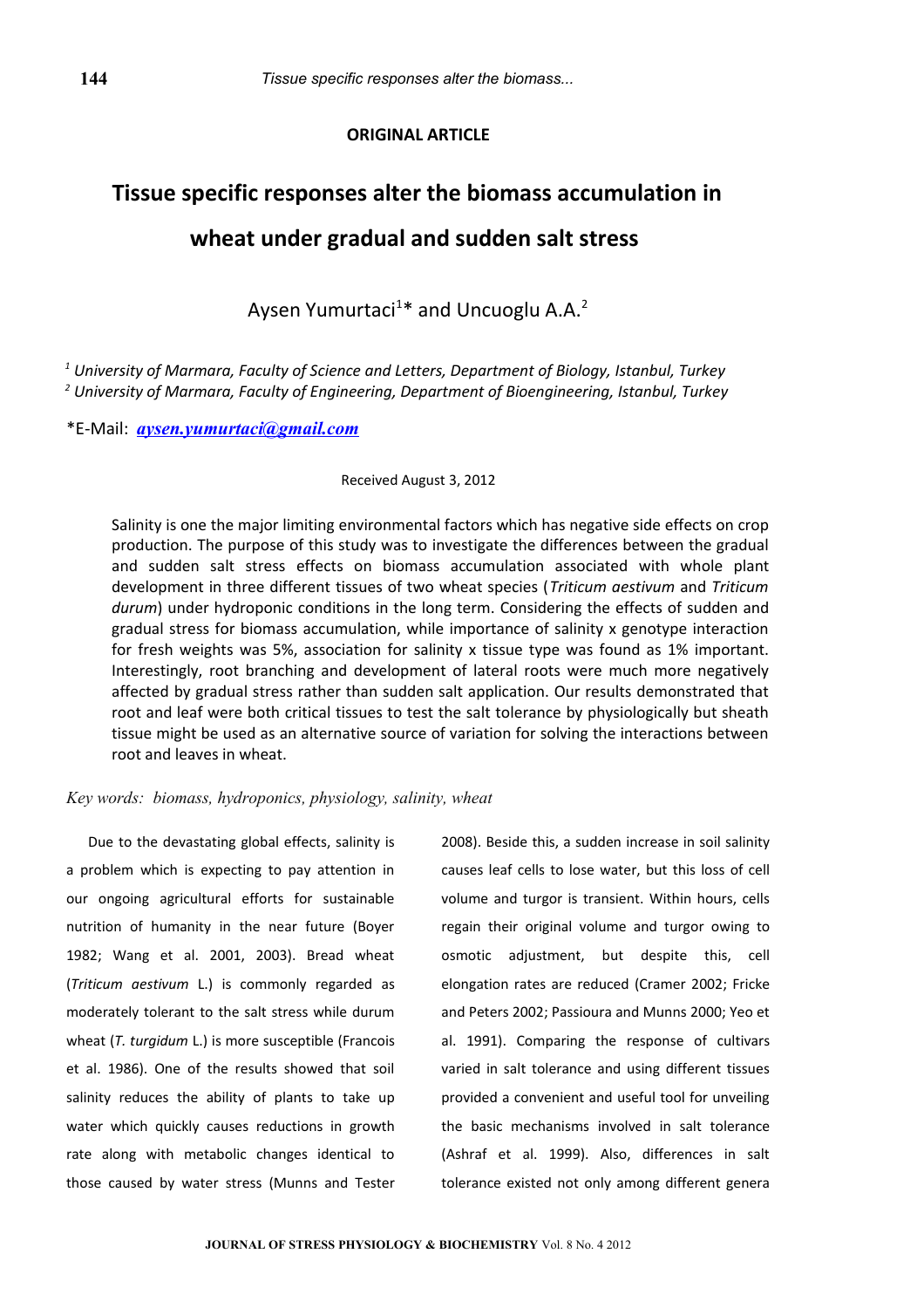and species, but also within the different organs of the same species (Flowers and Hajibagheri 2001; Ismail 2003; Sadat-Noori and McNeilly 2000). Large numbers of bread and durum wheat genotypes have been screened for salt tolerance in greenhouse, the criteria being biomass production at high salinity (up to 250 mM NaCl) relative to biomass in control conditions (Kingsbury and Epstein, 1984) and Sayed (1985) screened of 5000 wheat lines under solution culture, based on survival of high salinity. In the recent experiment of Rahnama et al. (2011), salt gradient was applied for documenting of genotypic differences in the salinity response in seminal root elongation and branch root elongation.

Importantly, plant biomass reduction is one of the reported physiological "markers" for plant screening for salt tolerance (Munns and James 2003). Also, Na<sup>+</sup> specific damage is associated with the accumulation of Na $^*$  in the leaf tissues and results in necrosis of older leaves, starting at the tips and margins and working back through the leaf. Growth and yield reduction occur as a result of shortening of the life-time of individual leaves, thus reducing the productivity and crop yield (Munns 1993, 2002). The primary explanation for the slow inadequate progress towards the understanding of salinity tolerance has always been the complexity of this trait. Although intracellular phenomena of salt stress response are well described, much less is known about the organismal response coordination in different organs in changing environments (Hasegawa et al. 2000).

The ion-specific effects of Na<sup>+</sup> accumulation on growth and leaf senescence begin to appear only after several weeks of salt treatment and show substantial genotypic variation (Davenport et al. 2005). Curiously, shoot growth is more sensitive than root growth and root growth is usually less affected than leaf growth (Munns 2002). The growth reduction regulated by hormonal signals coming from roots to sheath tissue which carries the signals from the root to the leaf tissue might be maintain much more exact results for comparing the salt stress effects (Davenport 2005). In this study, the differences between the gradual and sudden salt stress effects on biomass accumulation, which have positive correlation with plant yield in a direct way, associated with whole plant development in three different tissues have been synchronously investigated in salt sensitive and tolerant wheat genotypes in the long term by using 150mM NaCl concentration to mimic salinity observed in field conditions.

## **MATERIALS AND METHODS**

#### *Plant material*

The following plant material, two bread wheat genotypes (*Triticum aestivum* L. cvs.) Dagdas (salttolerant) and Yildiz (salt-sensitive) and two durum wheat (*Triticum durum* L. cvs.) Meram (salttolerant) and Selcuklu (salt-sensitive) were used. Seeds were gently provided from University of Sabanci, Turkey.

#### *Experimental set up and salt stress application*

Seeds were surface sterilized in 5% NaHClO<sub>3</sub> solution for 30 min. After extensive rinses with running and distilled water, seeds were germinated in rolls of moistened neutral pH "germ-test" paper. Four weeks-old seedlings of each genotype, selected for uniform size, were transferred into the holes of 42 liter pots which was filled with half strength of Hoagland (Hoagland and Arnon 1950) nutrient solution (pH 6.0) circulated by air pumps in a growth chamber at  $22^{\circ}$ C, with a photoperiod of 16h light/8h dark for three weeks to investigate salt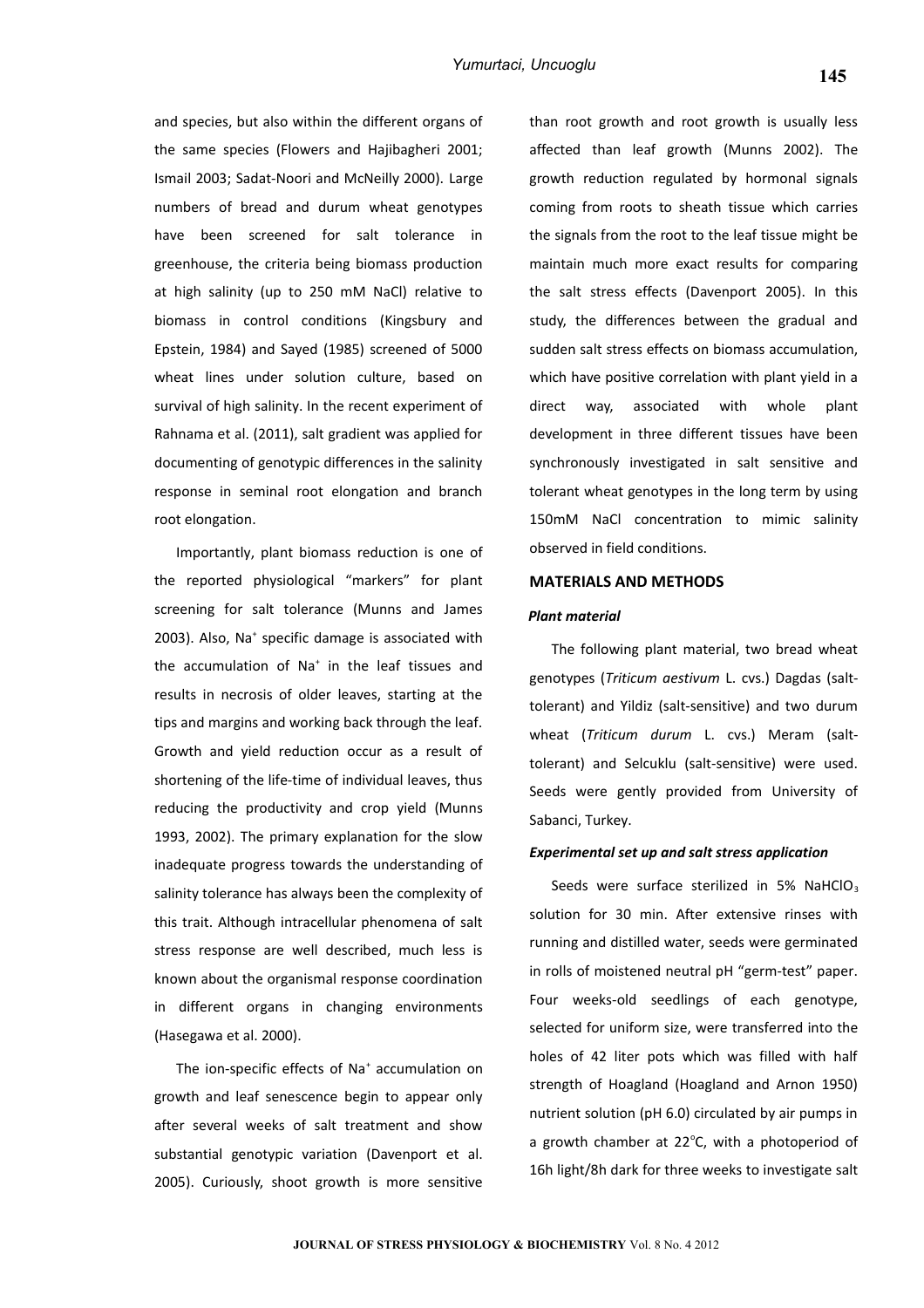stress effects on different tissues of wheat plants.

For gradual stress imposition, salt concentration was daily increased by adding 50mM NaCl to nutrient solution until reaching the application concentration of 150mM NaCl. On the other hand, 150mM NaCl was added directly to the solution for sudden stress treatment and these two different salinity treatments were performed at the same time with control groups for comparative evaluation more accurately at physiological level. The level of  $Ca<sup>2+</sup>$  in the external solution needed to be a ratio of 10:1 for maximal growth in saline conditions as reported by Hawkins and Lewis (1993) for wheat. So, supplemental  $CaCl<sub>2</sub>$  was added together with NaCI to maintain a Na<sup>+</sup>:Ca<sup>2+</sup> concentration ratio of 10:1 on a molar basis. Nutrient solutions were replenished after every 5 days and pH 6.0 adjusted with  $H_2SO_4$  was daily maintained and loss of water was made regularly. Root, leaf and sheath tissues of all genotypes without NaCl treatment were synchronously harvested as control at  $21<sup>st</sup>$  day of stress application with the treatment groups. This phase of growth is chosen due to the fact that at this developmental stage, physiological results of salt could be distinguished much more clearly as compared to untreated plants at the whole plant level.

#### *Quantitative and qualitative measurements*

Fresh and dry weights of the different tissues (roots, leaf and sheath) were measured immediately after harvesting the plant material grown under the discrete salt regimes at  $21<sup>st</sup>$  day. Initially, all harvested tissues of each plant were separately rinsed with distilled water for 5 minutes and blotted with tissue paper before fresh weighting. Dry biomass calculations of control and treated groups of each genotype were performed after drying each part of plants in an aerated oven

at +70ºC for three days. Also, total and green leaf numbers were categorized for both treated and control groups of bread and durum wheat genotypes to calculate the percentage of dead leaves after the exposure of 150mM NaCI stress treatment both gradually and sudden type.

## *Statistical Analyses*

Experiments were performed as completely randomized design and measurements were recorded for the groups of gradual and sudden salinity treated samples individually as a result of two replications and standard deviations were calculated. Data were subjected to analysis of variance for testing significant differences between means.

#### **RESULTS**

# *Effects of gradual and sudden salt stress on fresh weights*

In the current research, variations between plant growth characteristics (fresh and dry weights of leaf, root and sheath tissue, decrease percentage of dead leaves and root morphology) and their alterations in the respect of stress treatment were tested to investigate the long term effects of two different type of salt stress in hydroponically grown bread and durum wheat genotypes. It was generally observed that average values of fresh weights were lower than that of control groups for both gradual and sudden salt stress treatments within all genotypes (Fig. 1) and also the same negative effects of salinity on dry biomass accumulation was clearly observed for root, leaf and sheath tissues at various levels (Fig. 2). Moreover, detailed calculations about the separate plant parts initially showed that the level of decline for the average percentage values of root fresh weights had a lower pattern for sudden salt stressed groups (for Dagdas;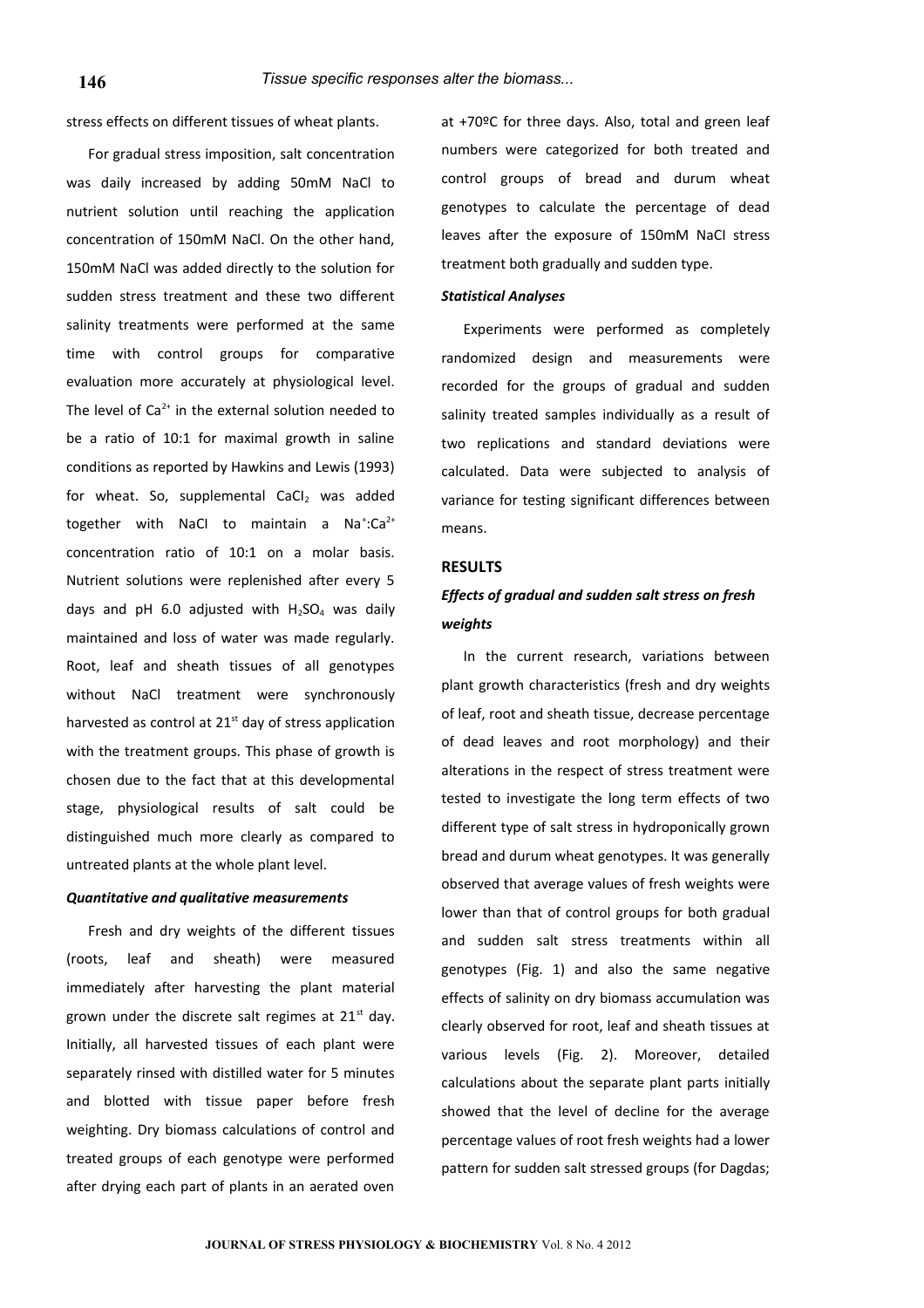56.19%, Yildiz; 63.31%, Meram; 34.28% and Selcuklu; 46.18%) than the gradual ones (for Dagdas; 68.45%, Yildiz; 71.6%, Meram; 66.7% and Selcuklu; 79.41%) for both bread and durum wheat genotypes as compared to their control groups (Fig. 1A). Briefly, fresh weights of root tissues were markedly affected by gradual stress (70% decreases) than sudden salinity (50% decreases) application for whole genotypes.

As the average decrease percentage for fresh weights of sheath tissue was calculated for bread wheat genotypes (Dagdas and Yildiz), it was 80.08% for sudden salt stress treatment, while the reduction in the gradual stress was 83.9%. Additionally, an opposite pattern was exhibited for durum wheat genotypes (Meram and Selcuklu) under sudden (79.53% decline) and gradual (78.76% decline) salinity conditions compared to control, even if the difference between reduction rates of sudden and gradual salinity applications was not too evident and while this decrease was still stayed behind the values of bread wheat genotypes (Fig. 1B). In the case of sheath tissue, sudden salt stress generally caused much more significant negative effects on fresh weights of all genotypes (almost 80% reduction) while fresh weights of root tissue reduced almost 50% under the same salt stress conditions.

As shown in Figure1C, the reduction in leaf fresh weights of bread wheat (Dagdas and Yildiz) genotypes reached the average value of 80.5% for gradual stress treatment and the same dramatic effect was found as nearly as 80.78% for sudden salt stress compared to control genotypes. However, there was a considerable variation in the mean values of decrease percentage for leaf fresh weights which was detected as 6.57% difference between sudden (77.81%) and gradual (84.38%) salt

stress treated groups of durum wheat (Meram and Selcuklu) genotypes.

# *Effects of gradual and sudden salt stress on dry weights*

Data obtained from dry weights of all genotypes displayed that there was a higher reduction in the rate of root tissues after gradual stress application as compared to sudden salinity results for both bread (Dagdas, 66.75% and 34.58%; Yildiz, 65.62% and 6.05%) and durum (Meram, 58.4% and 28.45%; Selcuklu, 42.05% and 33.69%) wheat genotypes respectively (Fig. 2A). Additionally, when treatment group of sheath tissue compared to its control group, it was reduced 57.93% and 69.64% for Meram and Selcuklu genotypes respectively, while it was 47.90% for Yildiz and 46.68% for Dagdas under sudden salt stress conditions (Fig. 2B). However, gradual stress resulted an opposite pattern for the bread (Dagdas 58.71%; Yildiz 65.35%) and durum (Meram 54.67%: Selcuklu 41.61%) changed as wheat genotype's sheath tissues represented in Fig. 2B. Concisely, there was a parallel correlation between stress and genotype tolerance under sudden salt stress conditions but gradual stress did not reflected the same effect and caused a different pattern for all genotypes.

On the other hand, for dry weights of leaf tissues, there was only 2.51% difference in reduction values between bread (average decline percentage 49.83%) and durum (average decline percentage 47.32%) wheat after gradual stress imposition. However, this difference was striking as 13.49% between bread (average decline 37.15%) and durum (average decline 50.64%) wheat genotypes after sudden salt stress (Fig. 2C). Response of leaf dry weights demonstrated much more visible alterations than gradual one.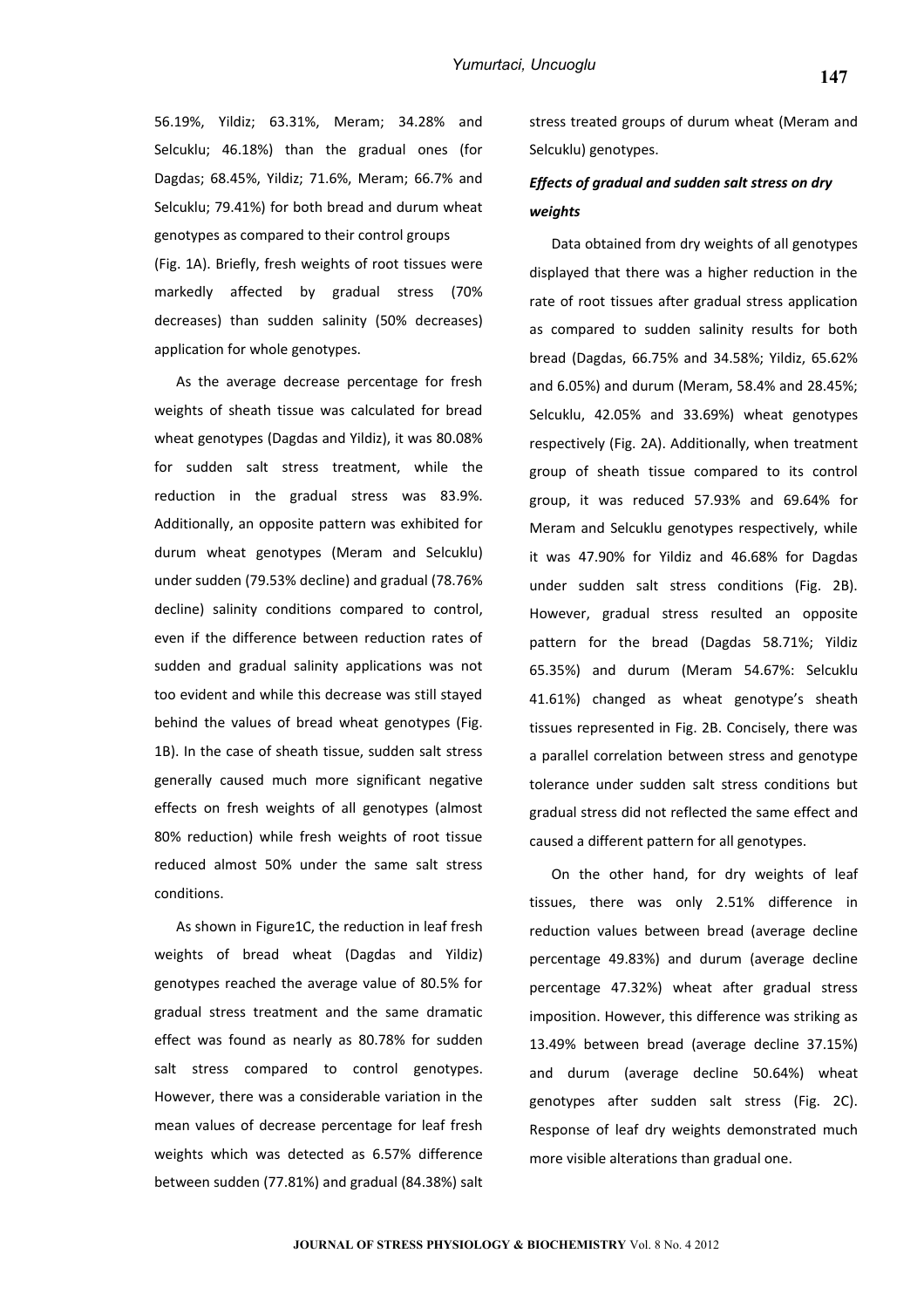

**Figure 1** Effects of gradual and sudden salt stress treatment on fresh weights (FW) among bread and durum wheat genotypes after three weeks. A- root tissue, B- sheath tissue, C- leaf tissue. Vertical bars show ±SE (n=10).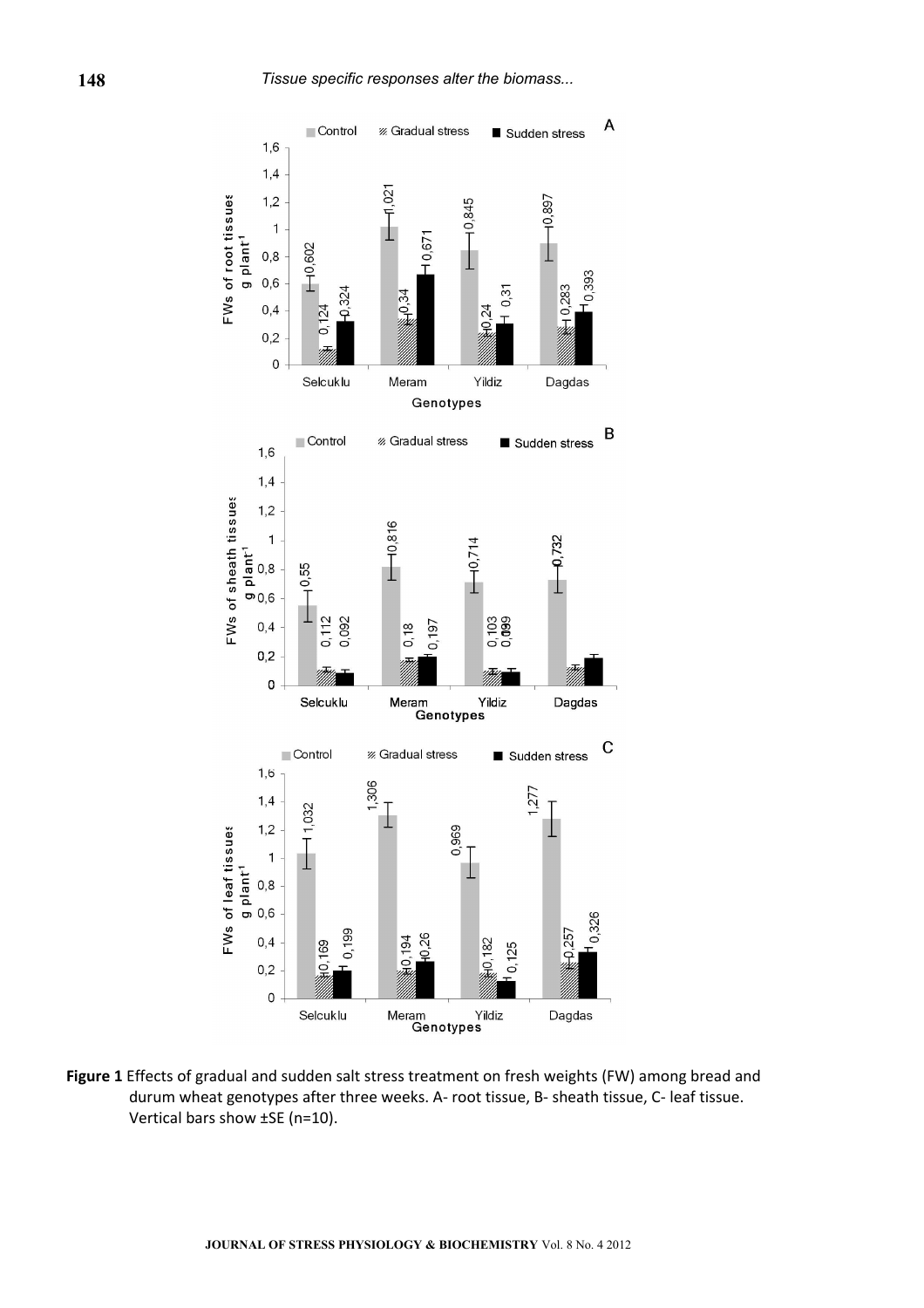

**Figure 2** Effects of gradual and sudden salt stress treatment on dry weights (DW) among bread and durum wheat genotypes after three weeks of application. A- root tissue, B- sheath tissue, C- leaf tissue. Vertical bars show ±SE (n=10).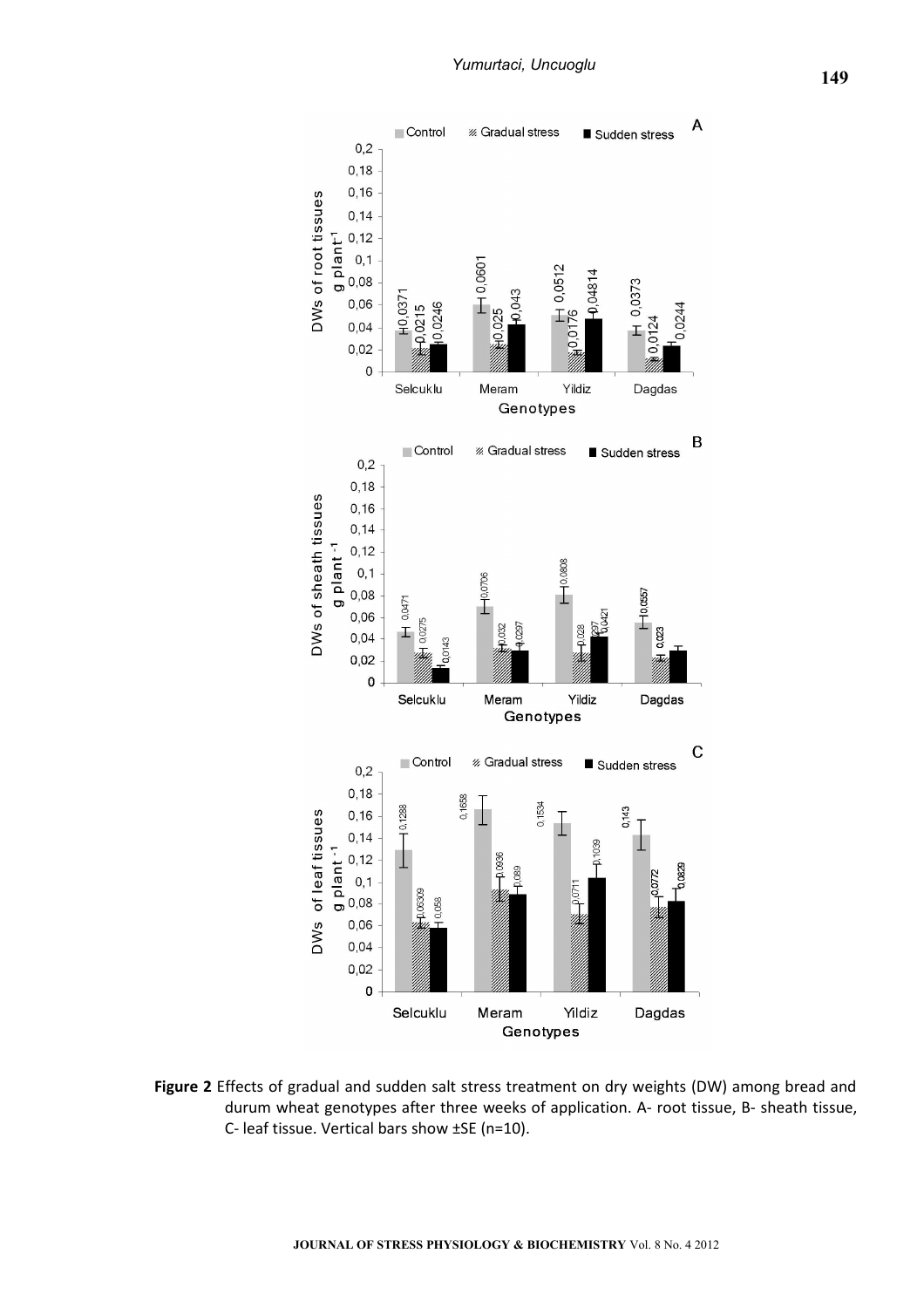

**Figure 3** Effects of salinity on root morphology and representative plants root of bead and durum wheat genotypes which were exposed to gradual and sudden salinity treatment (150mM NaCl). White bar indicates the length of 10cm and genotypes displayed as in number order; 1-Meram, 2-Selcuklu, 3- Dagdas, 4-Yildiz.

| <b>Table1:</b> Percentage means of dead leaves at 21 <sup>st</sup> day of gradual and sudden salt stress application. |  |  |  |  |
|-----------------------------------------------------------------------------------------------------------------------|--|--|--|--|
|-----------------------------------------------------------------------------------------------------------------------|--|--|--|--|

| Genotypes | Control | <b>Gradual Salt Stress</b> | <b>Sudden Salt Stress</b> |
|-----------|---------|----------------------------|---------------------------|
| Selcuklu  | 12%     | 95%                        | 67%                       |
| Meram     | 11.5%   | 87%                        | 64%                       |
| Yildiz    | 9%      | 75%                        | 57%                       |
| Dagdas    | 5.5%    | 58%                        | 51%                       |

**Table2:** Evaluations for effects of salt stress on fresh and dry matter yields and their interactions with genotype, tissue type according to the analysis of variance.

|                        | Fresh matter yields |           | Dry matter yields |  |
|------------------------|---------------------|-----------|-------------------|--|
| Source of variation    | d.f                 | M.S       | M.S               |  |
| Salinity               | 2                   | $1.546**$ | $0.62**$          |  |
| Genotype               | 3                   | 0.07      | $0.022**$         |  |
| Salinity x Genotype    | 6                   | $0.104*$  | $0.011**$         |  |
| Error                  | 24                  | 0.031     | 0.004             |  |
| $p<0.01**$ , $p<0.05*$ |                     |           |                   |  |
| Source of variation    | d.f                 | M.S       | M.S               |  |
| Tissue type            | 2                   | $3.92**$  | $0.1**$           |  |
| Salinity x Tissue type | 4                   | $0.7**$   | $0.046**$         |  |
| Error                  | 24                  | 0.144     | 0.002             |  |
| $p<0.01**$             |                     |           |                   |  |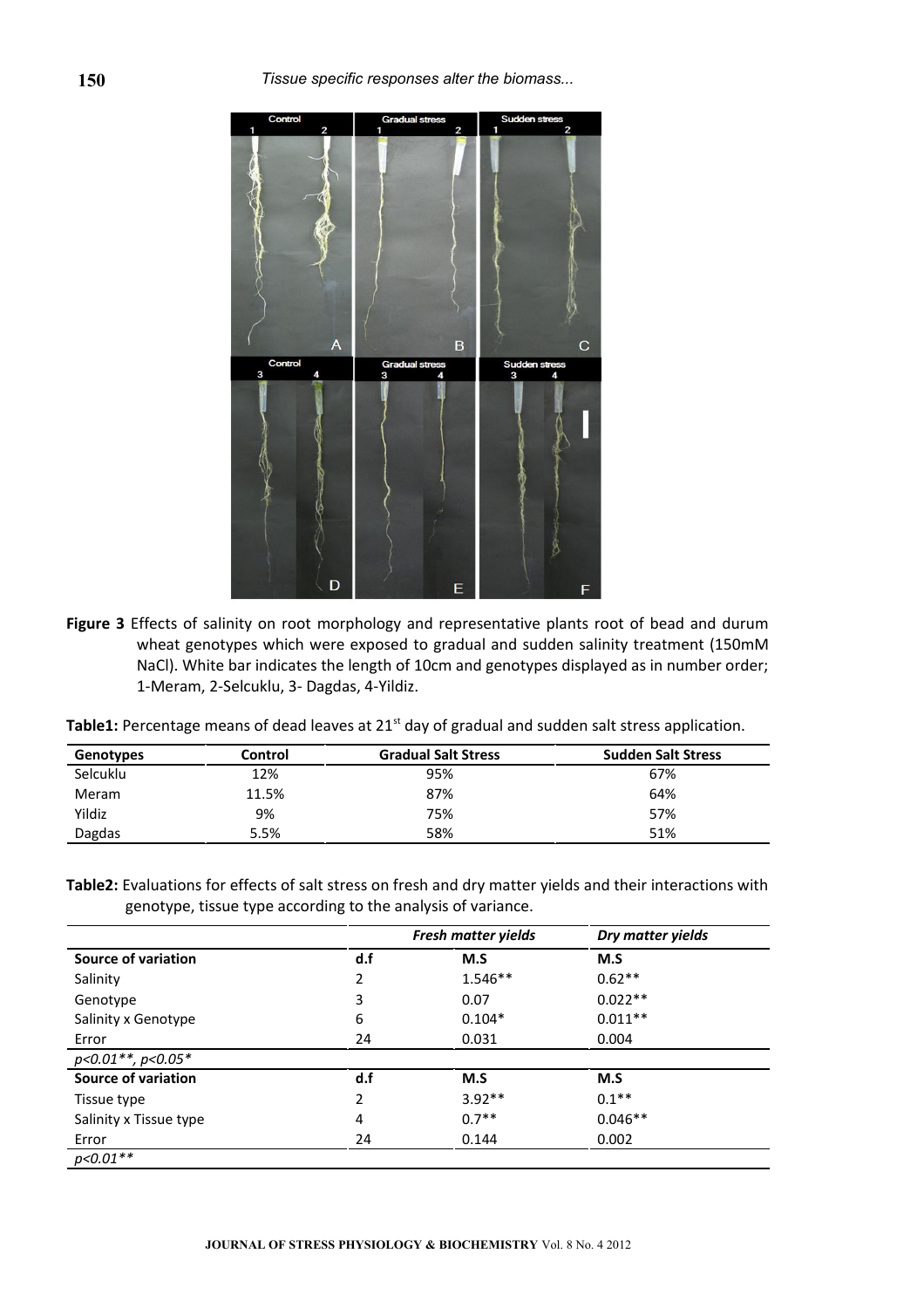# *Effects of gradual and sudden salt stress on leaf number and root morphology*

Salt stress altered the amount of leaves and its effect was much more pronounced in gradual stress for all genotypes, especially for durum wheat (Meram and Selcuklu), as displayed in Table1. Interestingly, values indicated a highly significant difference between gradual and sudden salinity treatment for the decrease percentage means of dead leaves except for Dagdas as a salt tolerant genotype which was lost almost 51% of its total leaves under sudden salt stress and followed its growth during the treatment time. Also, Figure 3 represented that the negative effects of gradual salt stress on the root morphology were much more observable and dominated while sudden salt application did not differed any significant morphological variation among the treatment and control groups after 21 days of stress under the hydroponic conditions. When branching of lateral roots were examined, it was observed that root branching was almost eliminated in gradually salt stressed plants and roots belong to the gradual stressed group (Fig. 3B-E) were thinner than sudden salt applied ones (Fig. 3C-F) as compared to the control plants (Fig. 3A-D). However, lateral roots of sudden salt applied plants displayed much more tolerance rather than gradual one, their development was stayed behind the control group.

## *Statistical mining*

It was evident with the results as summarized in Table2, only fresh weights did not affected by genotype variation but on the other hand, tissue type had an important role for both fresh and dry weight accumulation at *P<0.01* significance level. Salinity x tissue type interactions produced much more attractable values (*P<0.01*) rather than variation of salinity x genotype interactions (*P<0.05*)

for fresh weights. However, associations between genotype x salinity and tissue x salinity indicated prominent results for dry weights at *P<0.01* significance level.

### **DISCUSSION**

In this study, according to fresh weight comparisons, root was the least affected tissue under gradual and sudden salt stress (Fig. 1A) whilst the effects of both type of salinity were much more observable for sheath (Fig. 1B) and leaf (Fig. 1C) tissues. The reason for the reduction of whole tissues under salt stress might be due to the imbalanced distribution of plant nutrients in addition to the toxic effects of salt and can be attributed to consequences of the change in osmotic potential around the roots as well as specific ion toxicity. This is because root growth, in contrast to leaf growth, recovers remarkably well from the addition of salt or other osmotica (Hsiao and Xu 2000). It has been shown that salt stress caused serious reductions for both dry biomass of sheath and leaf tissues however this decline was not too favorable for the roots. With these results, our biomass data which were obtained after 21 days of stress application were in agreement with Tuna et al. (2008) and indicated that the effect of salinity might be varied based on tissue type. Previously, Jeannette et al. (2002) observed that total fresh weight of root and shoot of cultivated accessions was reduced with increased salt stress. Also, plant salinity tolerance is usually measured at the end of the experimental period by comparing the weight or yield of control plants against those grown in salt-stressed conditions (Genc et al. 2007; Munns and Rawson 1999). In recent work, gradual and sudden salt stress application time was extended to weekly time period of 21 days. In this respect, remarkable results were obtained after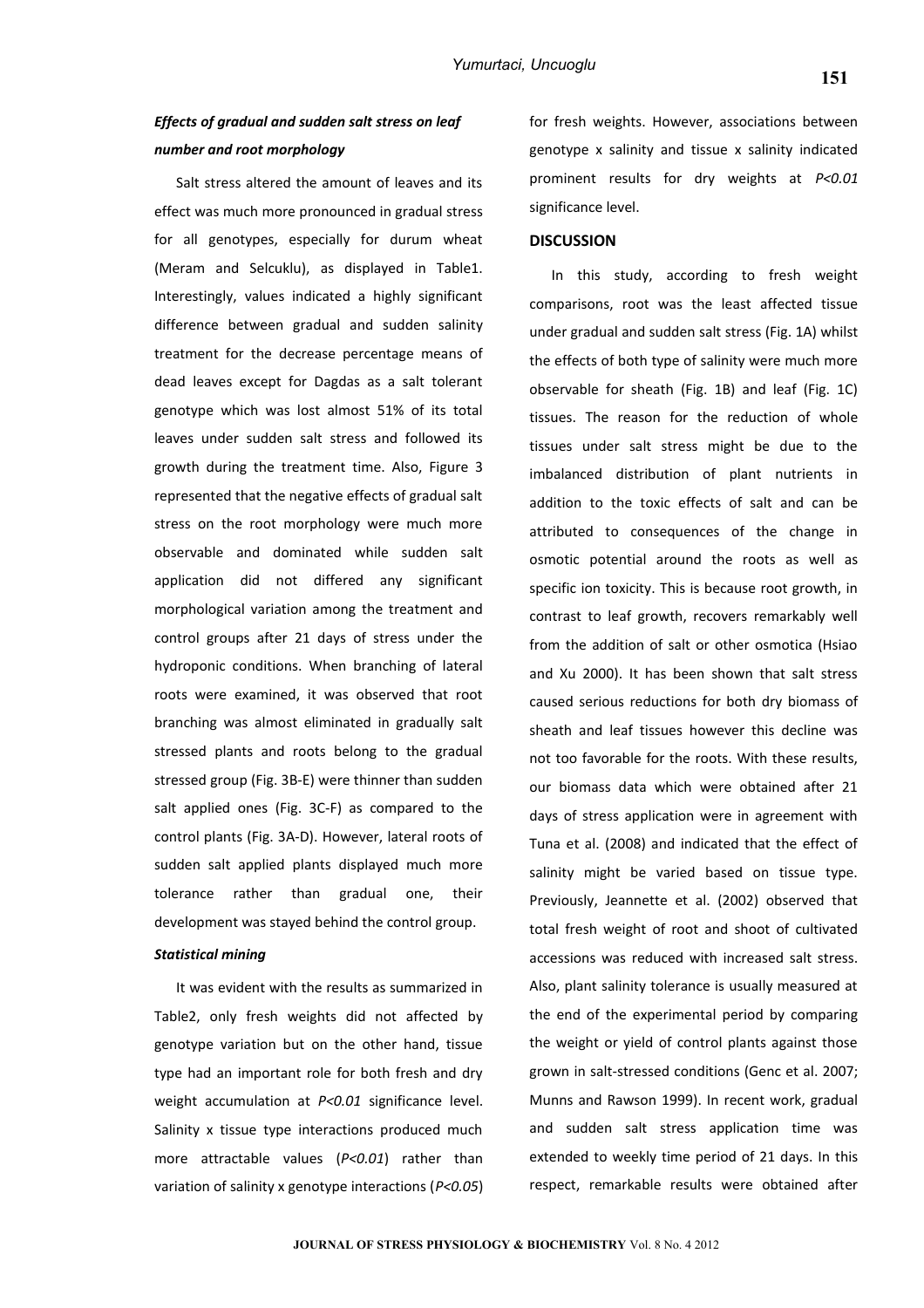comparisons of the root morphology between the control and treatment groups in addition to the biomass variations under salinity.

Plants exhibit substantial capacity for salt tolerance provided that stress imposition is gradual (Hasegawa et al. 1994). Obviously, the rate of the effectiveness of salinity varied considerably with species and is markedly influenced by the explant of genotype so that some cultivars responded only at tissue level. Some reports documented that each plant tissues perceived to allow a more rapid and successful overall response to salinity stress like halophytes (Flowers et al. 1977; Glenn et al. 1999; Yeo 1998). Rajendran et at. (2009) reported that tissue tolerance might be used as an additional component to expand our understanding about salt tolerance in cereals helping with the results of sodium exclusion and osmotic tolerance. In the current research, plant salt tolerance strictly showed variations not only for the tissue level, but also type of salinity affected the responses of each cultivar after  $21^{st}$  day of stress. According to the results, type of salinity exhibited an important role on biomass accumulation and also it was changed by the tolerance level of genotype (*P<0.05*) and tissue response at significant *P<0.01*. The most observable effects of salt stress reflected with the results of decrease percentage of sheath tissue for both fresh and dry weights under the both saline regimes defined as gradual and sudden stress treatment. The response of sheath tissue to salinity both at gradual and sudden treatment level was always showed a closed pattern as in the leaf for limiting the biomass accumulation. The ability to sequester Na<sup>+</sup> before it enters leaves prolongs leaf productivity under salt stress and leaf sheath of salt tolerant durum wheat had the capacity to extract and sequester Na<sup>+</sup> as it entered leaves (Davenport

et al. 2005). In the present study, this was proved by the corresponding changes in fresh weights of sheath and leaf tissues after  $21<sup>st</sup>$  days of gradual stress. Namely, the decline under gradual salinity condition was lower than sudden salt stress for sheath fresh weights of durum wheat genotypes. This was resulted as a reverse pattern for the leaf fresh weights of durum wheat. This might be also because of response of the sheath tissue due to the course of time and type of stress. Hence, sheath tissue may maintain a bridge between both parts of plant root and leaf tissue.

The detrimental effects of salt on plants are a consequence of both a water deficit resulting in osmotic stress and the effects of excess salt ions on critical biochemical processes (Wyn-Jones 1981). These findings were approved by Termatt and Munns (1986) and Munns (1993), the reduction in growth is a consequence of several physiological responses, including water status, modification of ion balance, carbon allocation and utilization and toxic ions. However, one of the earlier studies showed that a highly significant reduction in fresh and dry weights was observed after 180 mM NaCl for bread wheat cultivar Banysoif 1 (Tammam et al. 2008), in this study 150 mM NaCl exhibited the same impact on all genotypes as well.

El-Hendawy et al. (2005) concluded that an increase in tiller number per plant and spikelet number per spike will improve the salt tolerance of wheat genotypes in breeding programs. Salt stress also resulted in considerable decline in fresh and dry weights of leaves, stems, tillers, fertile tillers and roots (AliDenar et al. 1999; Chartzoulakis and Klapaki 2000; Shahzad 2007). All cultivars exposed to salinity exhibited significantly lower fresh and dry weights than measured plants under control conditions. Salinity declined dry weight per plant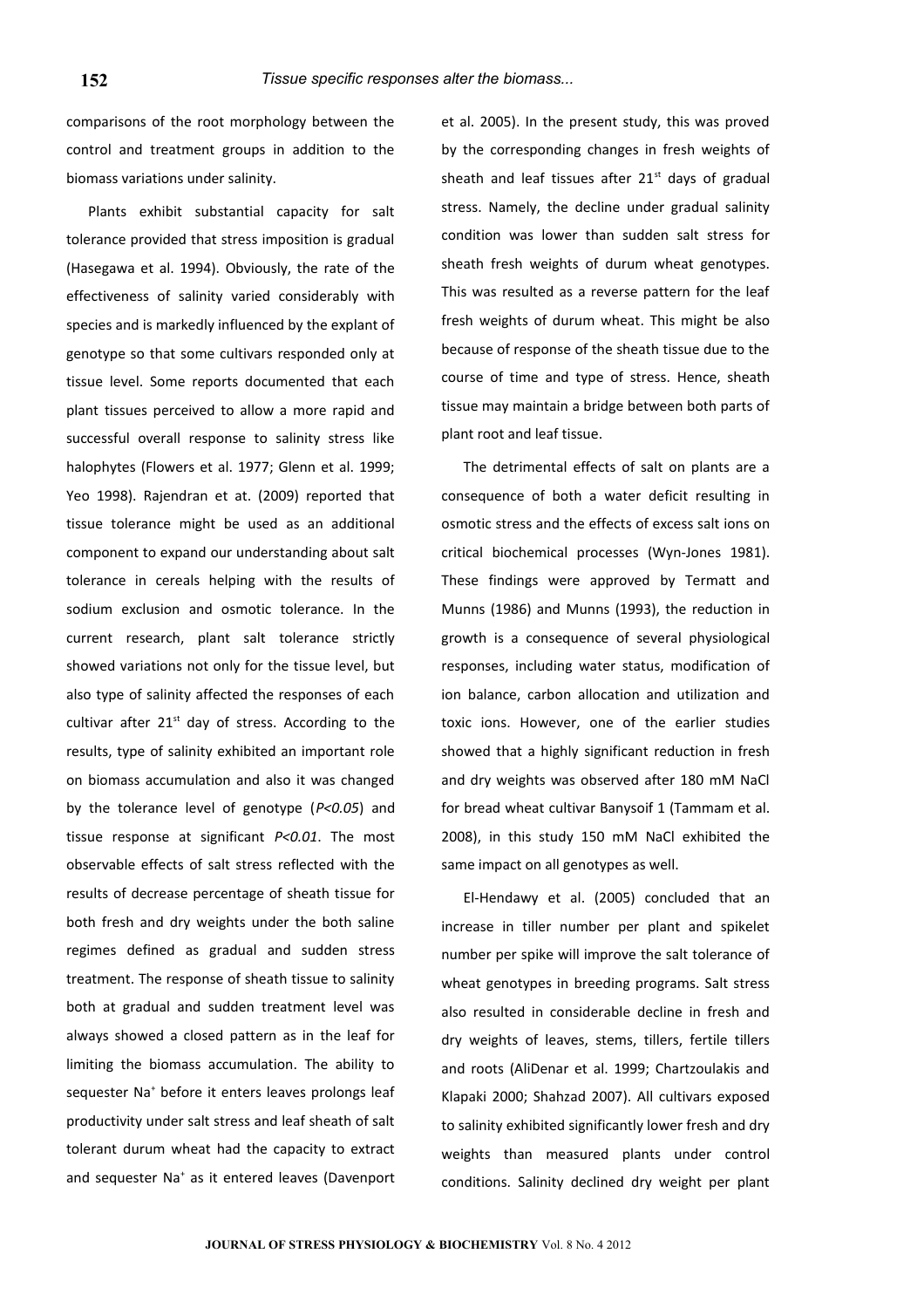significantly at all growth stages. The reduction in total biomass in the sensitive genotypes was probably due to the extra energy utilization for osmotic accumulation, which is much more ATP consuming for osmotic adjustment (Wyn-Jones and Gorham 1993).

From the results obtained from fresh weights, gradual stress had much more negative effects rather than sudden salt stress for all genotypes. The decline in shoot and root yield of all cultivars with the addition of salt could be due to the reduction of physiological availability of water with the increase in solute suction from saline media or accumulation of toxic ions in plants (Munns et al. 1995). The reduction in dry weights was closely related to leaf number and leaf area (Hu et al. 1997). In the saltsensitive genotypes, in which salt is not effectively excluded from the transpiration stream, salt will build up to toxic levels in the leaves, resulting in death of old leaves and new leaves becoming injured and succulent (Munns and James, 2003). Consequently, the number of green and healthy leaves will ultimately decline. Munns (1993) found the same growth reduction in the growth of two wheat cultivars under 150mM salt stress after four weeks, according to our results, there were significant differences between all cultivars both dry and fresh weight level for several tissues of bread and durum wheat cultivars under 150 mM NaCl application and three weeks later (Table1). This study also leads to the conclusion that there is a large variation in root, leaf and sheath tissues and their response characteristics within hexaploid and tetraploid level as well as salinity type in the frame of the time dependent manner, which enable our attentions to physiological effects of salt stress to the specific tissues such as sheath for future experiments. Although, both type of salinity made

the most significant impact on sheath tissues for whole genotypes according to their controls, these results confirmed with the findings of the differences in biomass accumulation between treated and untreated groups.

Briefly, physiological responses of different tissues could be expected to make positive contribution to the phenotypic screening studies in addition to the molecular ones which was performed to understand the behavior of plant and also to measure overall growth in wheat. It is assumed that studies established under different salt regimes could be used to discriminate the realistic responses of wheat.

## **ACKNOWLEDGEMENTS**

The present study is an output of a project funded by The Scientific and Technological Research Council of Turkey and numbered as TBAG-104T464. Authors thank to Yelda Borekci and Ebru Ozkan for their technical help about data measuring and collecting the plant material.

### **REFERENCES**

- AliDenar, H.M., Ebert, G., and Ludders, P. (1999) Growth, chlorophyll content, photosynthesis and water relations in guava (*Psidium guajava* L.) under salinity and different nitrogen supply. *Gartenbauwissenschaft* **64**, 54-59.
- Ashraf, M.Y., Waheed, R.A., Bhatti, A.S., Baig, A., and Aslam, Z., (1999) Salt tolerance potential in different *Brassica* species. Growth studies. In: Hamdy AH, Leith M, Todorovic and Moscheuko M. eds., Halophyte Uses in Different Climates II. Backhuys Pubs. Leiden, The Netherlands pp: 119–125.
- Boyer, J.S. (1982) Plant productivity and environment. *Science* **218**, 443–448.

Cramer, G.R. (2002) Response of abscisic acid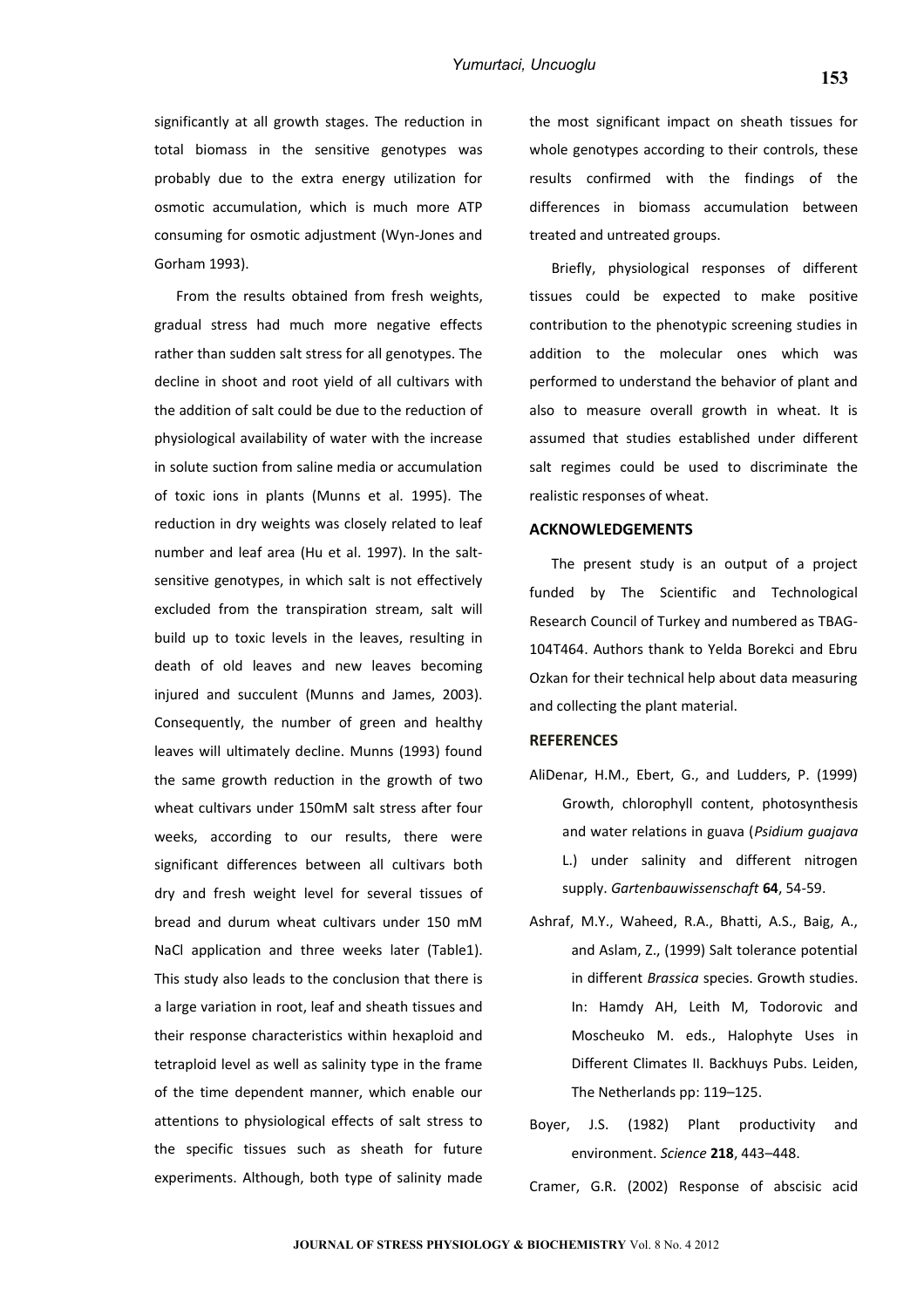mutants of *Arabidopsis* to salinity. *Functional Plant Biology* **29**,561–567.

- Chartzoulakis, K. and Klapaki, G. (2000) Response of two green house pepper hybrids to NaCl salinity during different growth stages. *Sci. Horticulture* **86**, 247–260.
- Davenport, R., James, R.A., Zakrisson-Plogander, A., Tester, M. and Munns, R. (2005) Control of sodium transport in durum wheat. *Plant Physiology* **137**, 807–818.
- El-Hendawy, S.E., Hu, Y., Yakout, G.M., Awad, A.M., Hafiz, S.E. and Schmidhalter, U. (2005) Evaluating salt tolerance of wheat genotypes using multiple parameters. *European Journal of Agronomy* **22**, 243–253.
- Flowers, T.J. and Hajiabagheri, M.A. (2001) Salinity tolerance in *Hordeum vulgare*: ion concentration in root cells to cultivars differing in salt tolerance. *Plant Soil* **231**,1-9.
- Flowers, T.J., Troke, P.F. and Yeo, A.R. (1977) The mechanism of salt tolerance in halophytes. *Annual Review of Plant Physiology* **28**, 89- 121.
- Francois, L.E., Maas, E.V., Donovan, T.J. and Youngs, V.L. (1986) Effect of salinity on grain yield and quality, vegetative growth and germination of semi-dwarf and durum wheat. *Agronomy Journal* **78**, 1053-1058.
- Fricke, W. and Peters, W.S. (2002) The biophysics of leaf growth in salt-stressed barley.A study at the cell level. *Plant Physiology* **129**, 374–388.
- Genc, Y., McDonald, G.K. and Tester, M. (2007) Reassessment of tissue Na<sup>+</sup> concentration as a criterion for salinity tolerance in bread wheat. *Plant, Cell and Environment* **30**, 1486– 1498.
- Glenn, E.P., Brown, J.J. and Blumwald, E. (1999) Salt

tolerance and crop potential of halophytes. *Critical Review of Plant Science* **18**, 227-255.

- Hasegawa, P.M., Bressan, R.A., Nelsen, D.E., Samaras, Y., Rhodes, D. (1994) Tissue culture in the improvement of salt tolerance in plants. In Soil Mineral Stresses. Approaches to Crop Improvement Monogr. Yeo AR, Flowers TJ eds. Berlin:Springer-Verlag pp 83- 125.
- Hasegawa, P.M., Bressan, R.A., Zhu, J.K. and Bohnert, H.J. (2000) Plant cellular and molecular responses to high salinity. *Annual Review of Plant Physiology Plant Molecular Biology* **51**, 463–499.
- Hawkins, H.J. and Lewis, O.A.M. (1993) Effect of NaCl salinity, nitrogen form, calcium and potassium concentration on nitrogen uptake and kinetics in *Triticum aestivum* L. cv. gamtoos *New Phytologist* **124**, 171-177.
- Hsiao, T.C. and Xu, L.K. (2000) Sensitivity of growth of roots versus leaves to water stress: biophysical analysis and relation to water transport. *Journal of Experimental Botany* **51**, 1595–1616.
- Hoagland, D.R. and Arnon, D.I. (1950) The Water Culture Method for Growing Plants With out Soil. Circular, College of Agriculture University of California, Berkeley pp 347.
- Hu, Y., Oertli, J.J. and Schmidhalter, U. (1997) Interactive effects of salinity and macronutrient level on wheat: I. Growth. *Journal Plant Nutrition* **20**,1155-1167.
- Ismail, A.M. (2003) Effect of salinity on physiological responses of selected lines/variety of wheat. *Acta Agronomica* **51**, 1-9.
- Jeannette, S., Craig, R. and Lynch, J.P. (2002) Salinity tolerance of phaseolus species during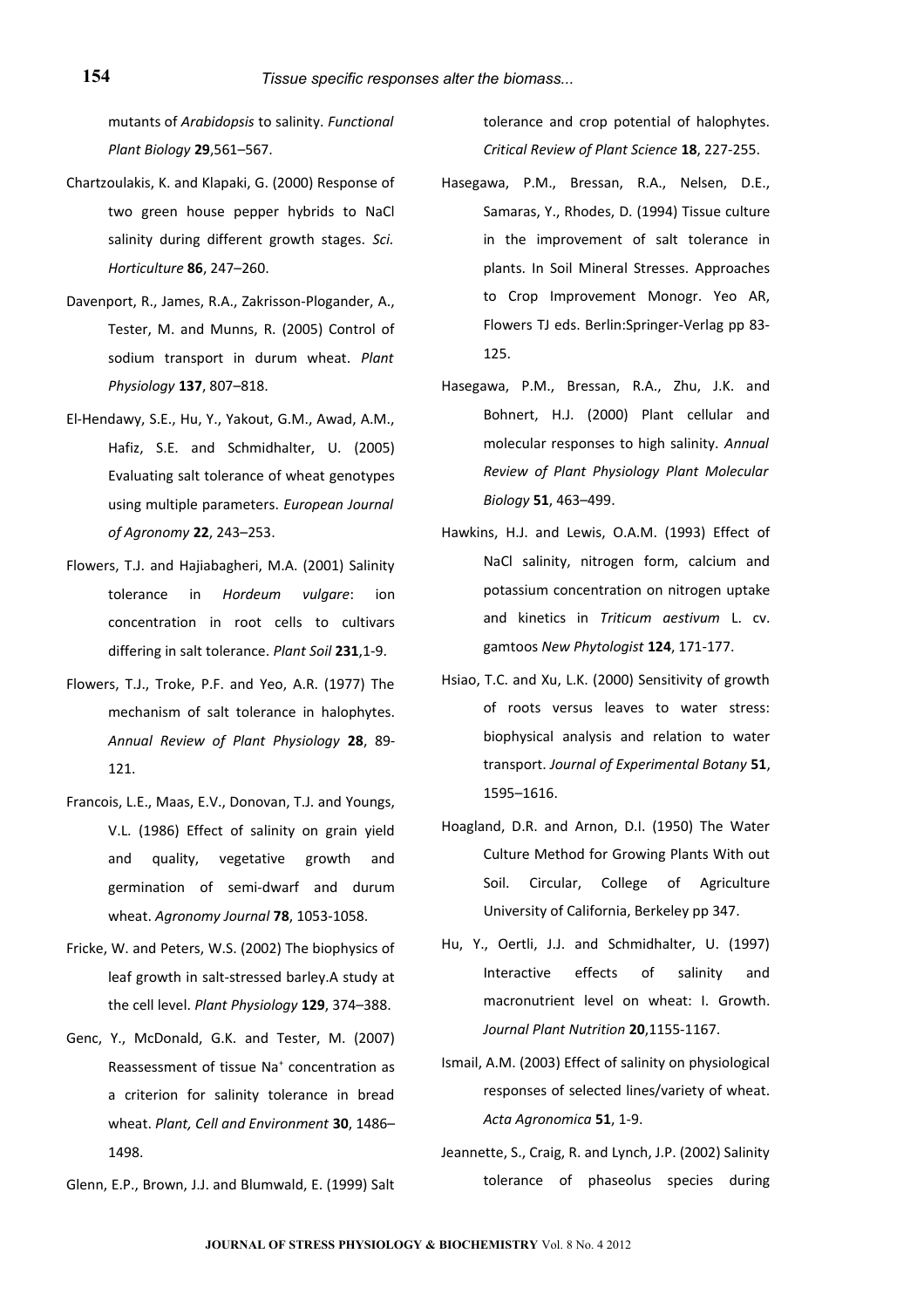germination and early seedling growth. *Crop Science* **42**, 1584-1594.

- Kingsbury, R.W. and Epstein, E. (1984) Selection for salt-resistant spring wheat. *Crop Science* **24**, 310-314.
- Munns, R. (1993) Physiological processes limiting plant growth in saline soil: some dogmas and hypotheses. *Plant Cell Environment* 16, 15- 24.
- Munns, R. (2002) Comparative physiology of salt and water stress. *Plant, Cell and Environment* **25**, 239–250.
- Munns, R. and Rawson, H.M. (1999) Effect of salinity on salt accumulation and reproductive development in the apical meristem of wheat and barley. *Functional Plant Biology* **26**, 459–464.
- Munns, R. and James, R.A. (2003) Screening methods for salinity tolerance: a case study with tetraploid wheat. *Plant Soil* **253**, 201-18.
- Munns, R. and Tester, M. (2008) Mechanisms of Salinity Tolerance. *Annual Review of Plant Biology* **59**, 651–681.
- Munns, R. and Schachtman, D.P. and Condon, A.G. (1995) The significance of two-phase growth response to salinity in wheat and barley. *Australian Journal of Plant Physiology* **22**, 561-569.
- Passioura, J.B. and Munns, R. (2000) Rapid environmental changes that affect leaf water status induce transient surges or pauses in leaf expansion rate. *Australian Journal of Plant Physiology* **27**, 941–948.
- Rahnama, A., Munns, R., Poustini, K. and Watt, M.A. (2011) Screening method to identify genetic variation in root growth response to a salinity gradient. *Journal of Experimental*

*Botany* **62**, 69–77.

- Rajendran, K., Tester, M. and Roy, S.J. (2009) Quantifying the three main components of salinity tolerance in cereals. Plant, Cell and Environment **32**, 237–249.
- Sadat-Noori, S.A. and McNeilly, T. (2000) Assessment of variability in salt tolerance based on seedling growth in *Triticum durum* Desf. *Genetic Resources Crop Evolution* **47**, 285–291.
- Sayed, H.I. (1985) Diversity of salt tolerance in a germplasm collection of wheat (*Triticum* spp.) *Theoretical Applied Genetics* **69**, 651- 657.
- Shahzad, A. (2007) Biochemical markers for screening wheat for salt tolerance. Doctor of Philosophy in Soil Science, Institute of Soil and Environmental Sciences, University of Agriculture Faisalabad
- Tammam, A.A., Alhamd, M.F.A. and Hemeda, M.M. (2008) Study of salt tolerance in wheat (*Triticum aestium* L.) cultivar Banysoif 1. *Australian Journal of Crop Science* **1**, 115- 125.
- Termaat, A, and Munns, R. (1986) Use of concentrated macronutrient solutions to separate osmotic from NaCl-specific effects on plant growth. *Australian Journal of Plant Physiology* **13**, 509–22.
- Tuna, A.L., Kaya, C., Higgs, D., Murillo-Amador, B., Aydemir, S. and Girgin, A.R. (2008) Silicon improves salinity tolerance in wheat plants. *Environmental and Experimental Botany* **62**, 10–16.
- Wang, W.X., Vinocur, B., Shoseyov, O. and Altman, A. (2001) Biotechnology of plant osmotic stress tolerance: physiological and molecular